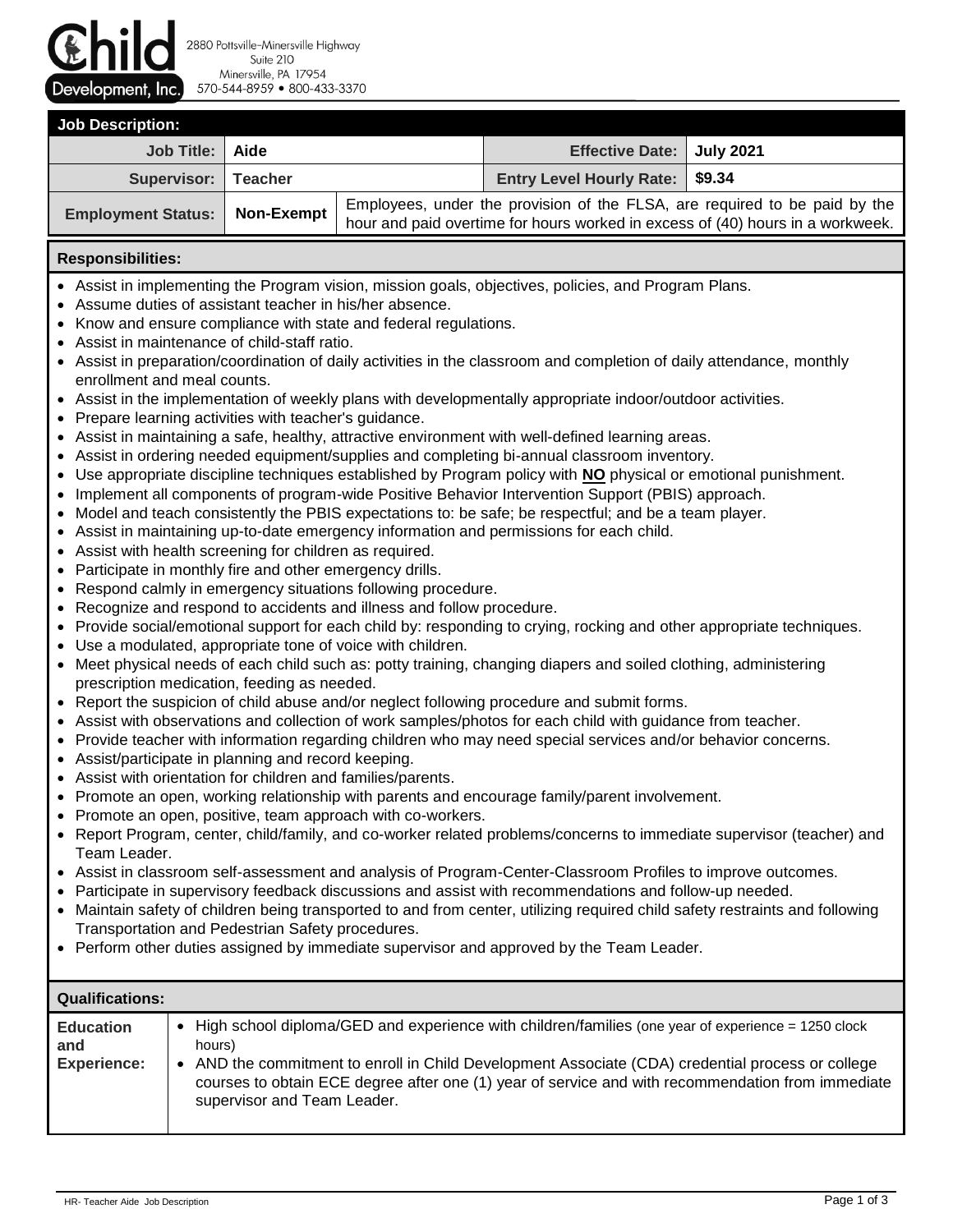## **Skills:**

- Ability to take direction and follow through as expected.
- Ability to accept and exercise authority appropriately and make rational decisions.
- Ability to plan, assign and supervise the work of designated personnel.
- A patient and understanding manner with children.
- Ability to establish/maintain effective working relationships with children/families, co-workers and colleagues.
- Ability to recognize and respect confidentiality.
- Ability to effectively communicate in oral and written form.
- Physical and mental ability to supervise and assist children participating during indoor/outdoor activities which includes the use of gross motor equipment, walks and field trips.
- Physical and mental ability to respond quickly to needs of children during daily activities and emergency situations.
- Visual and auditory ability to provide children and co-workers with a safe, secure environment.
- Physical ability to repeatedly bend and lift infants/toddlers ages 6 weeks 3 years as part of daily routine (6-30 lbs) that includes: diapering, sleeping (cribs), feeding (high chairs), etc.
- Physical ability to repeatedly bend and lift and children ages 3-5 (30-50 lbs) in emergency situations only.
- Physical and mental ability to model and participate in activities designed for infants/toddlers and/or preschool age children that includes repetitive bending, stooping, sitting on floor and on child-size chairs (8"-12") with use of gross/fine motor, language, visual, and cognitive skills.
- Assist in the preparation of meals with ability to utilize large and small kitchen appliances (stove, microwave, and dishwasher) and carry food to and from kitchen.
- Assist in the set-up, cleanup of meals includes sanitizing tables, transporting dishes to/from kitchen, sweeping/mopping of floors.
- Assist in daily routines of children such as riding the bus, bath rooming, tooth brushing, rest/quiet time which includes the ability to set-up and maneuver around cots/mats.
- Assist in maintaining health/hygiene of classroom by sanitizing toys, sweeping, mopping, moving equipment, and disposing of garbage as needed (under normal circumstances).
- Physical ability to ascend/descend steps on a regular basis to access bathrooms, kitchen, and play areas, to evacuate in emergency situations and to make home visits as required.

## **Requirements:**

- Must receive a negative pre-employment drug-screening test.
- Must receive an initial health appraisal and Mantoux TB test and a health appraisal every two years once employed.
- Must receive Child Abuse, Criminal History, National Sex Offender Registry and FBI Fingerprint Background Clearances.
- Must provide verification of COVID-19 Vaccination.
- Be punctual and reliable in attendance.
- Be professional, productive, and follow the Standards of Conduct, Conflict of Interest, and Confidentiality policies.
- Work evenings and flexible hours when necessary.
- Travel as required.
- Participate in a minimum of two professional growth/development activities and relevant associations.
- Participate in required Keystone STARS Core Training Series, including Child Abuse Mandated Reporter Training.
- Utilize a Professional Development Plan and participate in job-related training and professional development opportunities to enhance competence and job performance, including these annual requirements: CBK: 24 hours minimum with Child Observation, Inclusive Practices, and/or ERS Curriculum, Program/Child Assessment, and/or Appropriate Learning Standards; Common Childhood Illnesses; Pediatric First Aid; Child Abuse Reporting; Transportation/Pedestrian Safety; Fire Safety; and Emergency Preparedness
- Participate in Program Committees/Teams, meetings, etc.
- Participate in performance assessments.